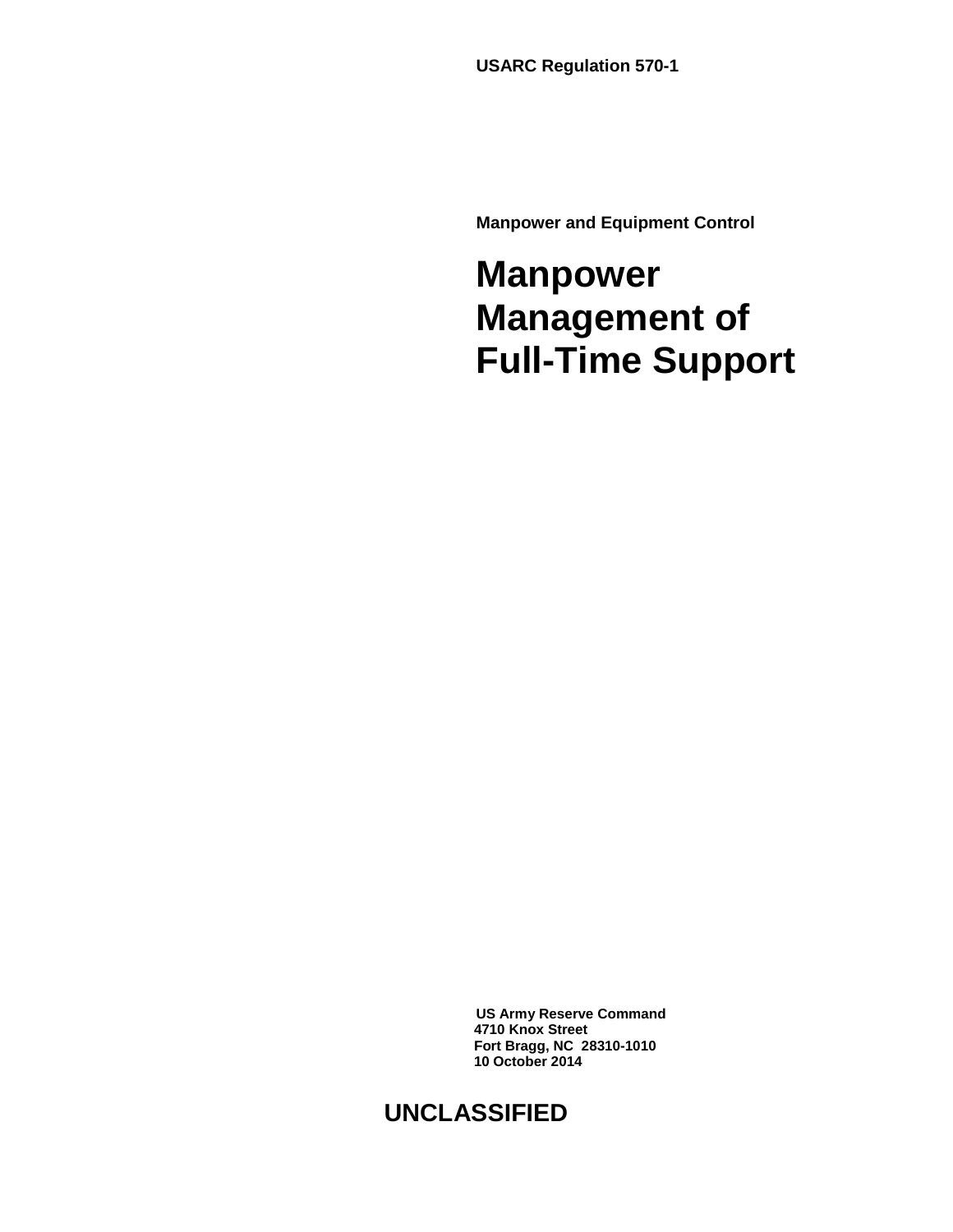# *SUMMARY of CHANGE*

USARC Regulation 570-1 Manpower Management of Full-Time Support

Changes to USARC Regulation 570-1 dated 1 April 2001

o Changed the name of USARC Major Subordinate Commands (MSCs) to Operational, Functional, Training, and Supporting (OFTS) Commands.

o Moved Manpower Requirement process from chapter 2 to chapter 3.

o Implemented up to date requirements determination framework (chapter 3).

o Deleted paragraph 2-3a Hands-on-Training Mission and Production Base Training (PBT).

o Deleted paragraph 2-3b Live Missions.

o Deleted paragraph 2-3c Command and Control (2).

o Deleted paragraph 2-3d Collective staffing for multiple co-located detachments.

o Added USARC Staff office Equal Opportunity (EO), Family Programs and Sexual Harassment and Rape Prevention (SHARP), Suicide Prevention, Security and Army Substance Abuse Program for review of pertinent requested documentation actions (chapter 4).

o Changed Chapter 4 "Force Structure Realignments" to "FTS Authorizations Management and Documentation".

o Changed Chapter 5 from" Changes to TDA Documents" to "FTS Management of Force Structure Changes".

o Deleted paragraph 5-2 Use of non-standard remark codes in TDAs.

o Modified paragraph 5-3 "Completion and submission of DA Forms 2028" (figure 5-1) (see appendix A).

o Deleted table 5-1, Figure 5-1 and Figure 5-2 (Chapter 5); added "Instructions for completing DA Form 2028 as a request for FTS TDA change" to A-1 (appendix A).

o Moved "References" from Appendix A to Appendix B.

o Moved "Glossary" from Appendix A to Appendix B.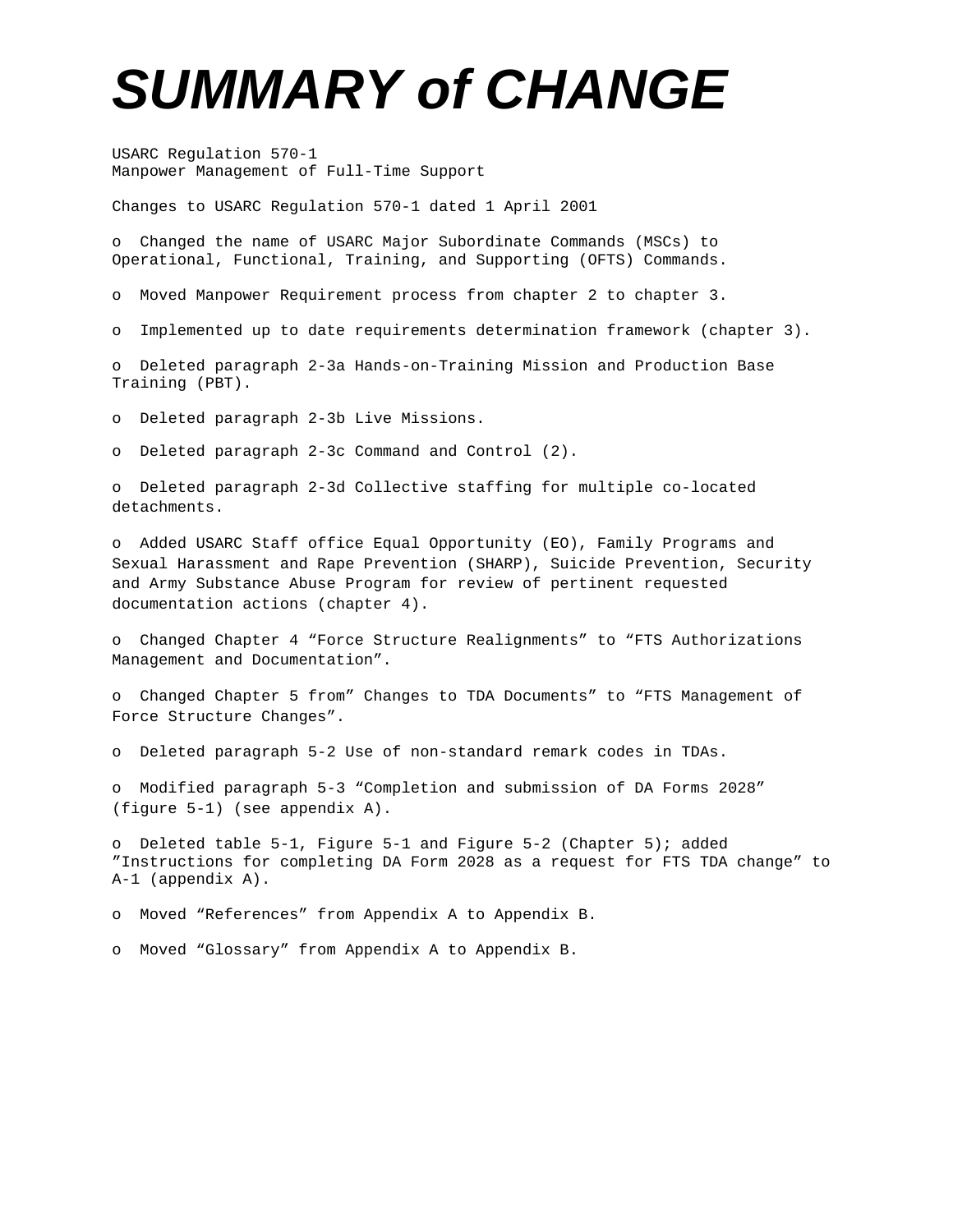#### DEPARTMENT OF THE ARMY \***USARC Regulation 570-1** HEADQUARTERS, UNITED STATES ARMY RESERVE COMMAND 4710 KNOX STREET FORT BRAGG, NC 28310-1010 10 October 2014

#### Manpower and Equipment Control **MANPOWER MANAGEMENT OF FULL-TIME SUPPORT**

For the Commander:

LUIS R. VISOT Major General, US Army Chief of Staff

Official:

CYNTHIA S. MCCARTY Colonel, US Army USAR Deputy Chief of Staff, G 1

**History.** This is the third edition of USARC Regulation 570-1. It was originally published on 1 June 1994.

**Summary**. This regulation establishes administrative procedures and policies for the **implementation and management of the U.S.** Army Reserve Command (USARC) Full Time Support (FTS) manpower resources.

**Applicability**. This regulation applies to Headquarters (HQ) USARC, and Operational, Functional, Training, and Supporting Commands (OFTS) located within CONUS and OCONUS. Local reproduction is authorized. You can access this regulation and other USARC publications on the INTRANET at *https://usarcintra/*.

**Suggested improvements**. The proponent of this regulation is the Director, U.S. Army Reserve (USARC) G-3/5/7 Force Management (FM). Users are invited to send comments and suggested improvements on DA Form 2028. (Recommended Changes to Publications and Blank Forms) directly to CDR, USARC, ATTN: AFRC-OPF-D, 4710 Knox Street, Fort Bragg, NC 28310-5010.

\*This regulation supersedes USARC Regulation 570-1 dated 1 April 2001.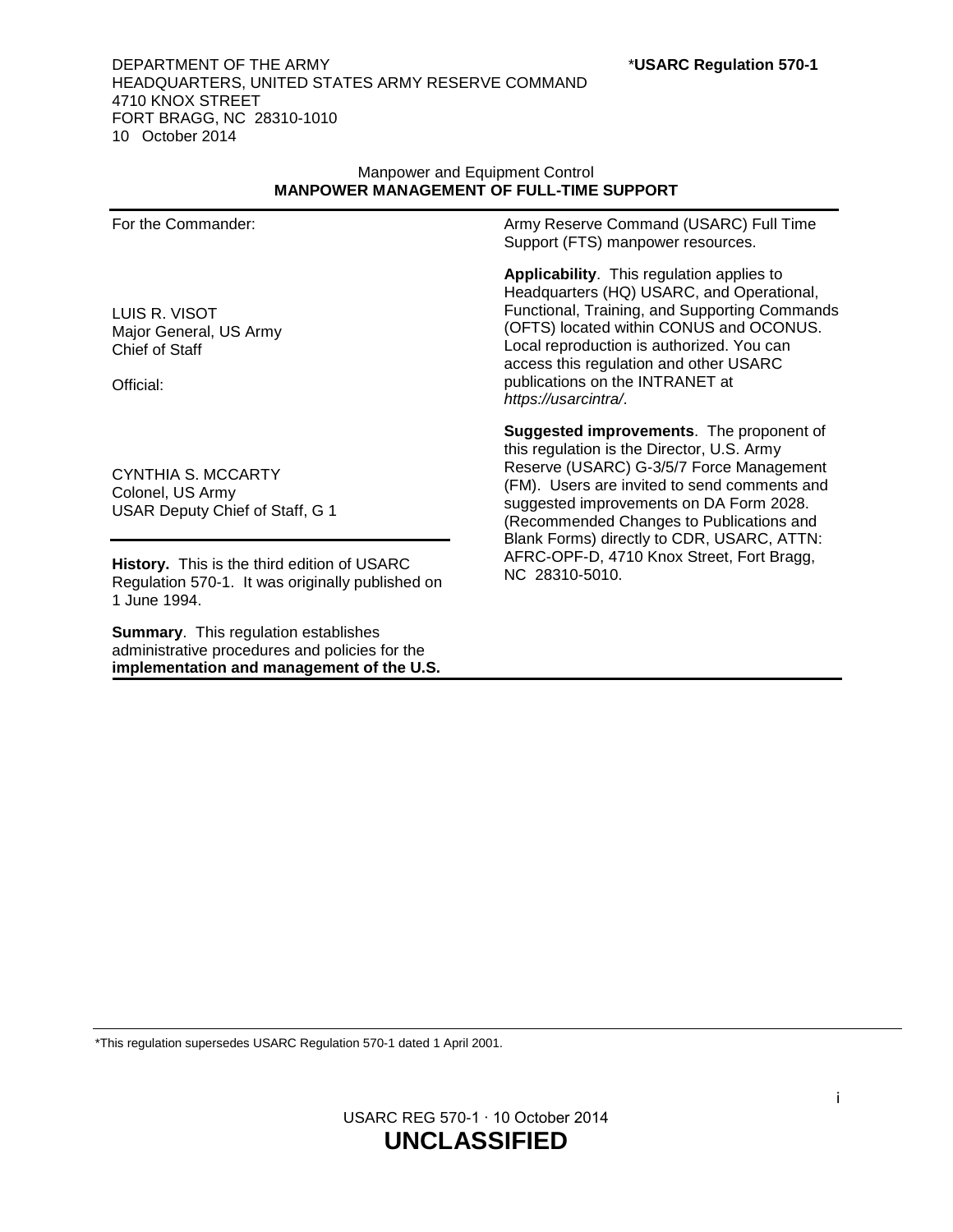**Contents** (Listed by paragraph and page number)

#### **Chapter 1**

#### **General Guidance**

Purpose 1-1, page 1 References 1-2, page 1 Explanation of abbreviations 1-3, page 1 Responsibilities 1-4, page 1 Objectives 1-5, page 1-2

#### **Chapter 2**

#### **Full Time Support Table of Distribution and Allowance (FTS TDA)**

FTS TDA and the Command Plan 2-1, page 2 Request for change to the FTS TDA 2-2, page 2 Documentation of change 2-3, page 2

#### **Chapter 3**

#### **Manpower Requirements**

Requirements determination 3-1, page 2-3 Delineation of requirements 3-2, page 3-4 Staffing additives 3-3, page 4 The FTS staffing and information on detachments/split units 3-4, page 4 Application of SRC models or Staffing Guides and Manpower Standards 3-5, page 4

#### **Chapter 4**

#### **FTS Authorizations management and documentation**

Allocations of FTS TDA authorizations 4-1, page 4 Realignment of allocated authorizations 4-2, page 4-5

#### **Chapter 5**

#### **FTS Management of Force Structure Changes**

Activations 5-1, page 6 Inactivations 5-2, page 6 Conversion/reorganization 5-3, page 6 Transfer or relocation 5-4, page 6

#### **Appendixes**

- A. Instructions for completing DA Form 2028, page 7
- B. Figure A-1, page 8
- C. References, page 9
- D. Glossary, page 10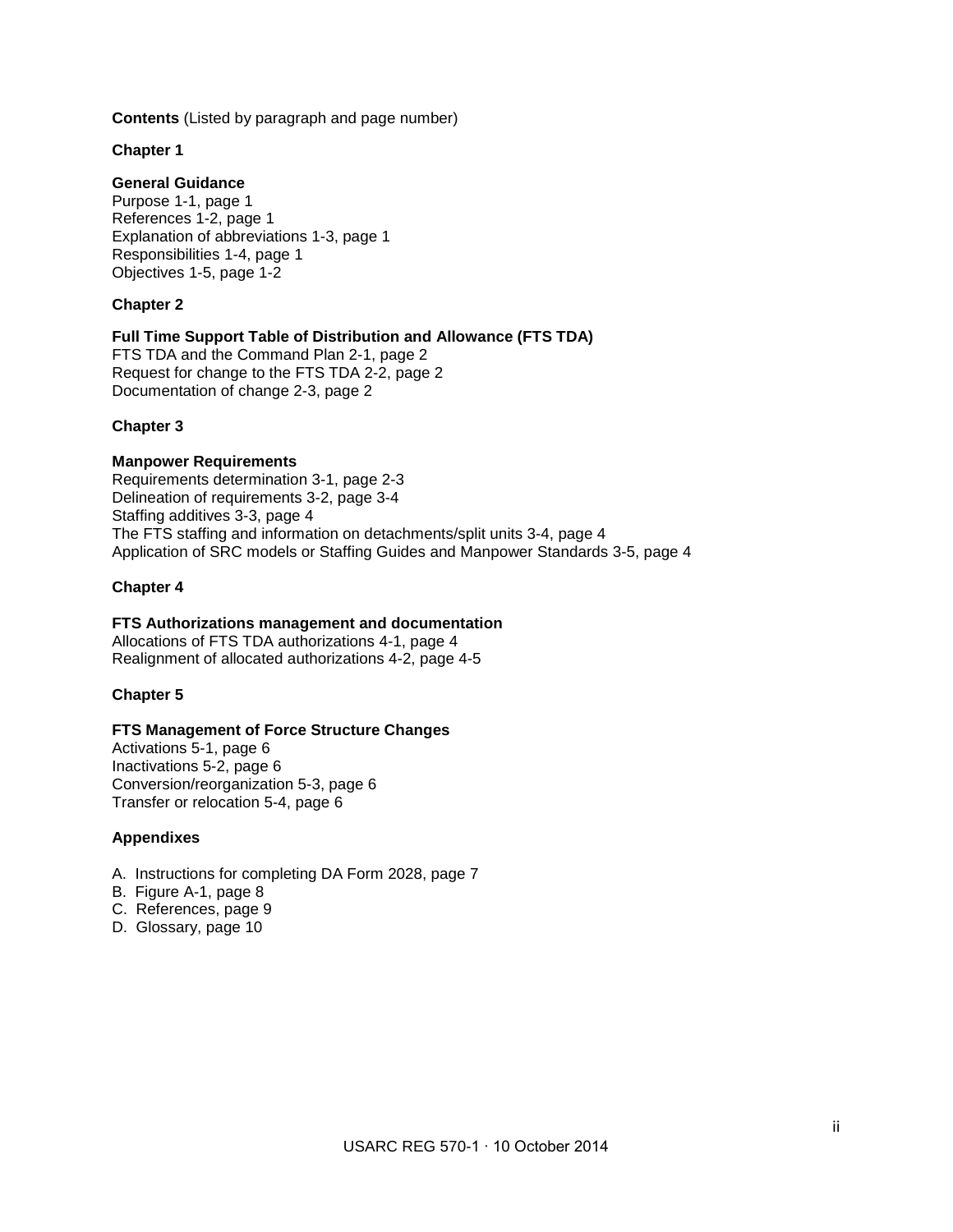#### **Chapter 1 General Guidance**

#### **1-1. Purpose**

This regulation prescribes administrative policy and staff procedures for the management and documentation of FTS authorizations for the U.S. Army Reserve.

#### **1-2. References**

References are listed in appendix B.

#### **1-3. Explanation of abbreviations**

Abbreviations used in this regulation are explained in Section IV.

#### **1-4. Responsibilities**

a. The Army Reserve Command G-3/5/7 Force Management Directorate is responsible for and has approval authority for all Army Reserve FTS manpower policies and procedures. This includes, but is not limited to oversight of:

 (1) Supervision, development, and execution of U.S. Army Reserve manpower policies, plans, programs, and procedures pertaining to Army Reserve military and civilian manpower based on guidance from Headquarters, Department of the Army (HQDA).

(2) Development, approval, and validation of FTS manpower requirements for Army Reserve Operational, Functional, Training and Supporting (OFTS) Commands.

- (3) Development of FTS requirements Staffing Guides for OFTS Commands.
- (4) Management of request for special FTS manpower studies for OFTS Commands.
- (5) Development of staffing standards for OFTS commands.
- (6) Management of FTS manpower authorizations.
- (7) Guidance on the effective use of FTS manpower requirements and authorizations.
- (8) Evaluation of FTS manpower management practices.
- b. The OFTS Commands will—
- (1) Evaluate subordinate unit requests for FTS manpower changes prior to submission for staffing.

 (2) Disseminate guidance and due dates to subordinate units to ensure timely submission of FTS changes for FTS Table of Distribution and Allowance (TDA) documentation.

- (3) Ensure that FTS TDA change requests are submitted using a DA Form 2028.
- (4) Submit DA Form 2028 for FTS TDA change request in accordance with Appendix A and figure A-

1 of this regulation no later than the established Command Plan (CPLAN) Guidance timeline.

#### **1-5. Objectives**

The objective of the Army Reserve FTS Program is to improve Army Reserve readiness and mobilization/deployment planning and preparation by providing Active Component (AC), Active Guard Reserve (AGR) and Federal Civil Service personnel to Army Reserve organizations. Also, the Army Reserve FTS Program provides AGR personnel to AC organizations in support of the Army Reserve missions. Commanders are responsible for effectively and efficiently using allocated manpower resources. Full Time Support personnel categories are:

 a. Military Technician (MT). These Federal employees are civilians employed under Title 5 U.S. Code (USC), to administer, train, and maintain Army Reserve organizations. The MTs, in support of the Army Reserve, are members of the competitive civil service and consist of dual-status personnel. The MT is a civilian employee of the Army who is required, as a condition of employment, to maintain military membership in an Army Reserve unit. The MT is assigned to a position as a technician in the administration and training of the Army Reserve or in the maintenance and repair of supplies or equipment issued to the Army Reserve.

 b. Department of Army Civilian (DAC). These Federal employees are civilians employed under Section 3101, Title 5 USC and Section 709, Title 32 USC.

 c. Military Personnel. Military FTS positions in Troop Program Unit (TPU) organizations must match the documented Army Reserve positions on the organization's Modification Table of Organization and Equipment (MTOE), Table of Distribution and Allowances (TDA) or Augmentation TDA. Identification of a military position and allocation of an FTS authorization against the position blocks that position for fill by a Reservist. Upon mobilization of the unit, all military FTS personnel attached to an organization become members of that organization.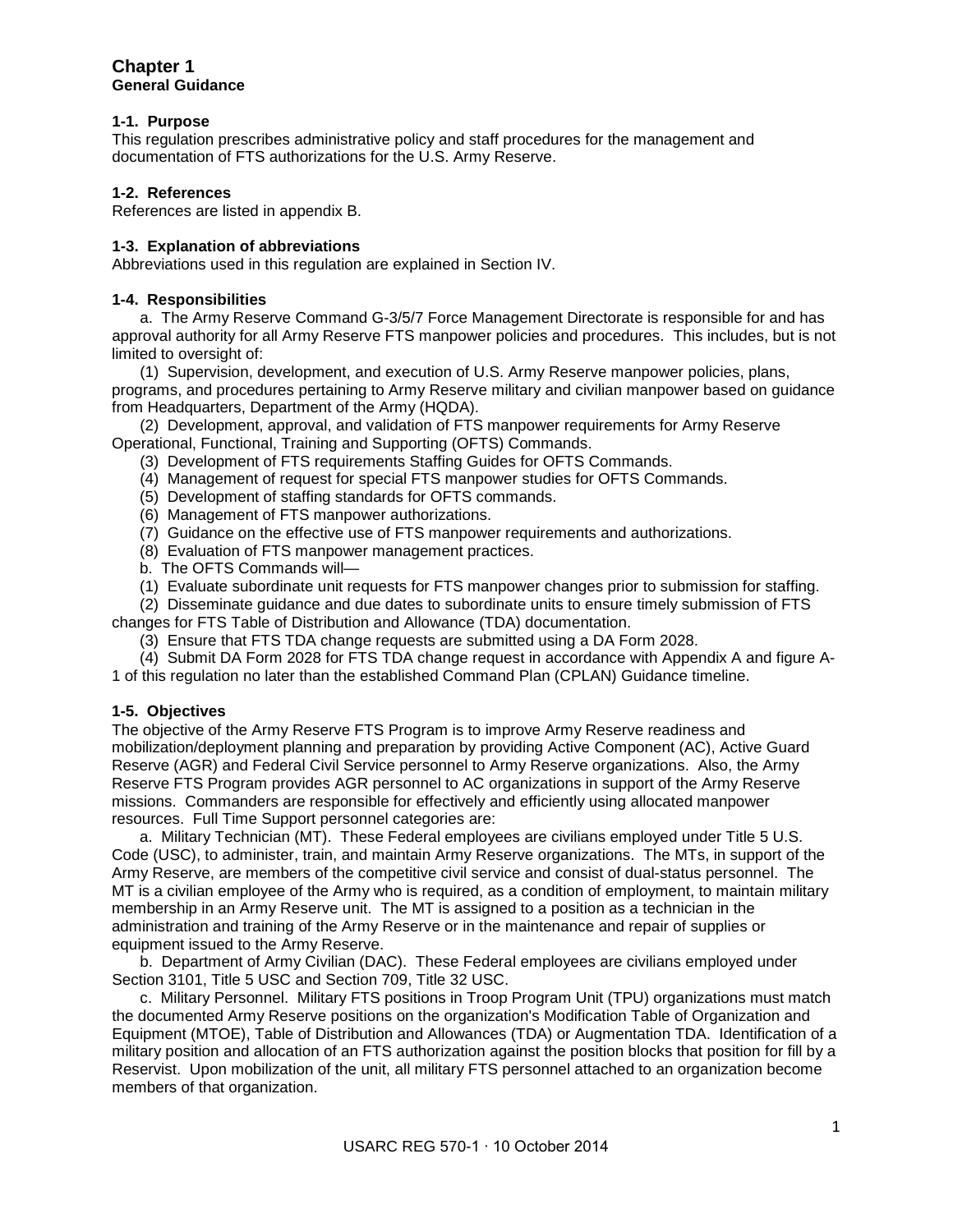(1) Active Guard/Reserve*.* All AGR personnel are Army Reserve Soldiers on active duty assigned to positions in support of the Army Reserve for organizing, administering, recruiting/retaining, instructing, and training the Army Reserve. The AGR positions are used in the following capacity:

 (a.) Indirect Support AGR personnel: Individuals not assigned to units (other than recruiters) who are ordered to active duty under 10 USC.

 (b.) Direct Support. Mission positions that are Reserve Component (RC) MTOE/TDA validated positions in Selected Reserve units. All AGR Soldiers assigned to those positions will mobilize and/or deploy with the units they support. These positions help prepare RC units for their wartime missions.

 (2) Active Component (AC): The purpose of AC FTS is to obtain personnel who possess expertise and recent experience in AC training and doctrine to provide liaison, management, administration, training and support to Army Reserve units. The AC personnel assigned to FTS positions are integrated into unit functions and missions.

#### **Chapter 2**

#### **Full Time Support Table of Distribution and Allowance (FTS TDA)**

#### **2-1. FTS TDA and the Command Plan**

 a. The Command Plan (CPLAN) is the annual force management process designed to account for and document force structure decisions, directives, and changes from Army leadership, including changes submitted by Office of the Secretary of Defense (OSD), changes outlined in Congressional guidance, and Commands. The CPLAN annual guidance provides key force structure guidance and milestones for specific Fiscal Year (FY) submission and describes required actions to be accomplished.

 b. The OFTS Commands and USARC Staff will be notified of exceptions granted by HQDA for additional FTS TDA updates during the fiscal year.

#### **2-2. Request for Change to the FTS TDA**

 a. The OFTS Commands and USARC Staff may submit a request for FTS TDA change during the CPLAN for documentation in the Army Authorization Documents System (TAADS). The Director, USARC G-3/5/7 FM will establish suspense dates for OFTS Commands and USARC Staff FTS TDA change requests. Request for changes to the FTS TDA received after the established suspense date will not be documented until the following FY CPLAN.

 b. Request for FTS TDA change must be submitted using DA Form 2028 (Recommended Changes to Publications and Blank Forms). See Appendix A of this regulation for instructions on completing DA Form 2028 for FTS TDA change request.

 c. CONUS commands must submit requests for change to the FTS TDA to USARC G-3/5/7 FM. OCONUS commands must ensure all requests for change follow established procedures and timelines set by their servicing headquarters.

 d. The OFTS Commanders and USARC Staff Director or their designated representative must endorse all requests for FTS TDA change prior to submission.

#### **2-3. Documentation of Change**

Commands must submit all requests for change by the close of the Command Plan (dates to be provided by Command Plan OPORD) to USARC G-3/5/7 FM. Approved change requests will be documented on the program year FTS TDA (draft) and forwarded to US Army Force Management Agency USAFMSA for final FTS TDA approval and loading into USAFMSA Force Management System Web (FMS Web).

#### **Chapter 3**

#### **Manpower Requirements**

#### **3-1. Requirements determination**

The USARC G-3/5/7 Force Management Directorate determines Full Time Support (FTS) requirements for all Army Reserve organizations and develops standards in accordance with accepted manpower staffing methods (operational audits, work sampling, and time studies) to determine the most efficient essential staffing to accomplish that organization's mission. Implementation of workload management and manpower requirements determination processes is the responsibility of the chain of command. While the specific processes used by manpower requirements determination authorities in determining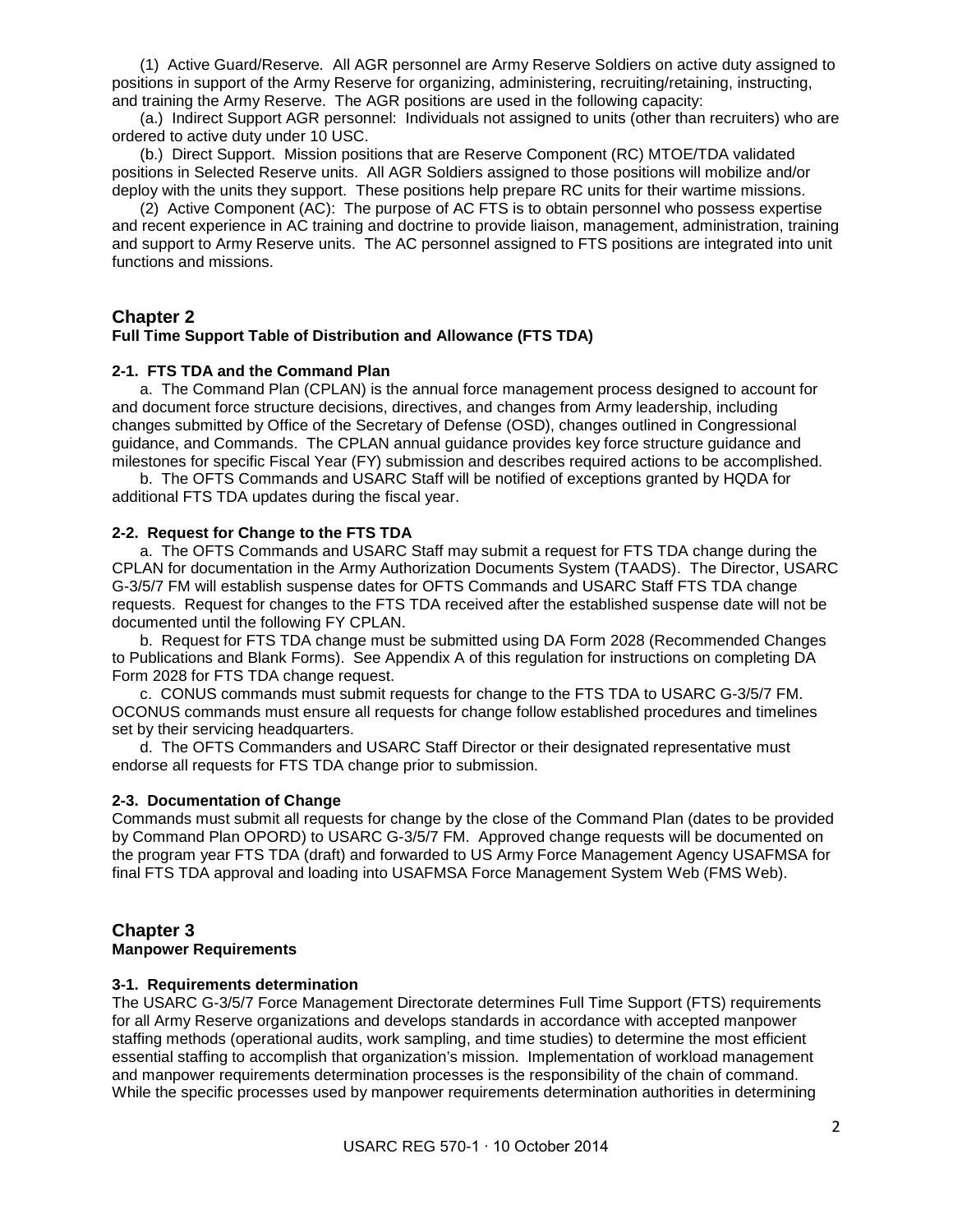manpower requirements can vary, all processes used must be approved by Assistant Secretary of the Army (Manpower & Reserve Affairs), U.S. Army Manpower Analysis Agency (USAMAA). Approved processes will have a common conceptual and doctrinal framework that is comprised of the following elements:

 (1) Create Baseline. Establishes the baseline by describing the capabilities of the organization in official terms that is, manning documents, official manpower allocations, and programmed allocations. This step also describes additional real capabilities including overhires, temporaries, overtime, borrowed military, contractors, and so forth. It captures official documentation pertaining to existing missions, new missions, or missions eliminated. The baseline also captures baseline workload history and any documentation bearing on workload projections. The Commander's vision of the future is also described.

 (2) Validate Mission. Ensures that work performed by the organization (or by contractors supporting the organization) is chartered by a legitimate mission. A legitimate mission is one assigned to the organization by current regulations or other legitimate authority. In those cases where workload is not supported by legitimate tasking, either that tasking is obtained or the workload is not staffed.

 (3) Evaluate Functions. Ensures that functions being accomplished are implied by the mission as well as determining whether the functions are inherently governmental in nature. Functions are also formally described by the analyst in such a way as to provide the conceptual framework to link manpower and workload logically.

 (4) Validate Manpower Utilization. Quantification of the total sources and level of labor used in the organization arrayed over time. The types of labor used (that is, military, overhires, overtime, borrowed military manpower, temporary, contract, Non-Appropriated Fund (NAF), local national hires, and so forth) are analyzed and quantified. Patterns of labor usage are matched to patterns of workload arrivals, and manning strategies are evaluated.

 (5) Define, Validate, and Project Workload. The outputs and services of the organization are defined. The level of output and service is quantified for an appropriate historical period and, if necessary, arrayed over time. The detailed outputs and services are related to a programmable variable.

 (6) Develop Workload/Manpower Relationship. A staffing guide (model) is developed to link people to work. The technique used in any solution is purely a matter of what is required to measure a given type of work center or sub-function and what is required to maintain (that is, re-compute) the correct result over time as new workload projections are developed. No single technique is appropriate for all situations.

 (7) Determine Optimum Manpower Mix. Alternate sources of labor which will make the delivery of services more efficient or less expensive are described. Examples of such labor offsets are the use of overtime, use of temporary/part-time personnel, seasonal employees, borrowed labor, contract, and so forth.

 (8) Structure New Organization. Normally, a requirement is the basis for military requisitions and civilian recruitment. Care is taken to structure around the appropriate organizing principles such as customers served, expertise required, programs managed, and so forth.

 (9) Document Results. The baseline analyses and computations are fully documented and models/staffing guides are provided which are appropriate to the function in terms of technical requirements and cost effectiveness. The results are documented in TAADS and used in budget development deliberations.

#### **3-2. Delineation of requirements**

The delineation of civilian (Military Technicians and Department of the Army Civilians) versus military requirements for FTS requirements will be as follows:

 a. Military. If the workload is based on factors mentioned above in the requirement determination process, the workload will be used as justification for recognizing an FTS requirement. If the workload corresponds to the duties associated with a military position (requires a military background) the FTS requirement will be recognized as a military requirement.

 (1) Active Guard Reserve (AGR). Military FTS requirements are designated as AGR unless the position meets the criteria for AC designation. All FTS requirements will be aligned to a TPU position identified on the unit's MTOE/TDA for COMPO 3 organizations.

 (2) Active Component (AC) Criteria. Those military FTS requirements that demand AC expertise, to enhance operational readiness will be designated as AC resourced. All AC requirements are HQDA workload validated and not considered as part of the USARC requirement determination process.

b. Civilian:

(1) The Military Technician (MT). Requirements are normally established for positions that do not functionally align to a single military position on the Army Reserve MTOE or TDA. In the event of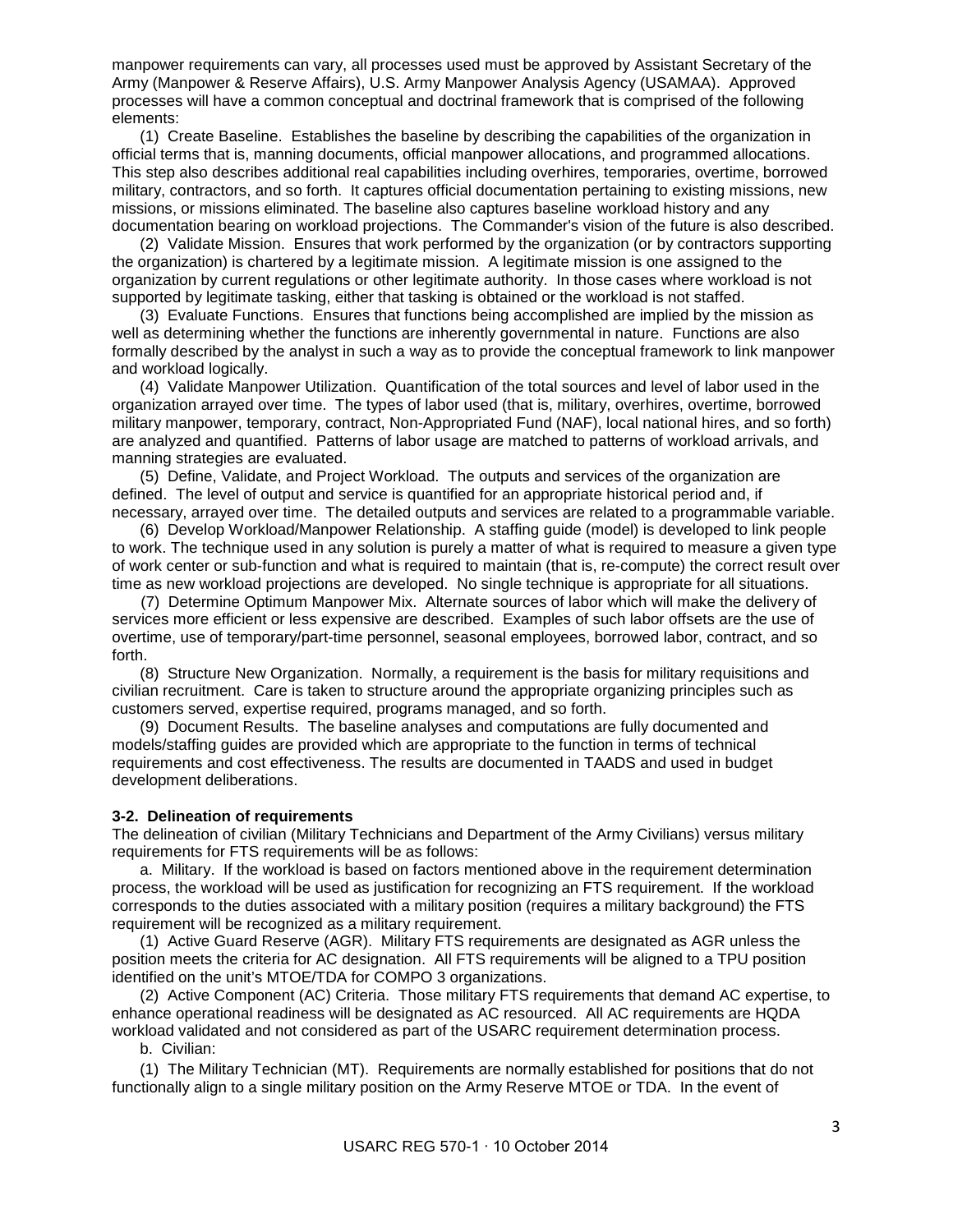mobilization, MTs serve in their assigned military MTOE/TDA position. It is intended that MTs serve with the unit before and after mobilization and/or deployment.

 (2) The Department of the Army Civilian (DAC). The FTS positions are designated as DAC if they do not require current military expertise. The DAC requirements are normally recognized for the performance of administrative/inherently governmental peacetime functions.

#### **3-3. Staffing additives**

For the purpose of this regulation, an additive is defined as a requirement to accomplish work that was not measured during the development of a modeling effort or approved Concept Plan (i.e., business rules, direct requirement, AC FTS etc). The USARC pamphlet 570-1 describes the FTS requirement development process. The Administer, Train, Others, Maintain/Maintenance and Medical (ATOMM) model was developed to determine FTS requirements for all Reserve Component organizations at MTOE brigade and below structure. This model is workload validated and will be re-validated every 3-5 years. Actual FTS requirements documented for a unit will derive from within the scope of the ATOMM model.

#### **3-4. FTS staffing and information on detachments/split units**

Split-stationing of units does not warrant an increase in FTS requirements. Companies of an organic/composite battalion not collocated with the Headquarters Headquarters Company/Headquarters Headquarters Detachment are not considered split-stationed. Split stationing is a Commander's decision. Units under a workload-validated manpower study must stay within their established total FTS requirements. Units collocated may receive less FTS staffing.

#### **3-5. Application of Standard Requirements Code (SRC) models for Staffing Guides and Manpower Standards**

a. See ATOMM model Phase I breakpoint for requirements to be documented on the FTS/TDA.

 b. FTS Staffing for SRC may differ based on Mission Control and number of Line Item Numbers assigned to Management Control (MC) units.

#### **Chapter 4**

#### **FTS Authorizations Management and Documentation**

#### **4-1. Allocation of FTS TDA authorizations**

 a. HQDA allocates FTS manpower authorizations in the Program Budget Guidance (PBG). The PBG contains current year, budget year, and program years of FTS manpower requirements and authorizations for organizations by FTS Unit Identification Code (UIC), category type (AC, MT, DAC), Management Decision Package (MDEP), and Army Management Structure Code (AMSCO). The guidance is published in January, May, and October to correspond with resource decisions made for the President's Budget, Program Objective Memorandum (POM), and Office of the Secretary of Defense (OSD) Budget Estimate Submission. The PBG is the basis for manpower authorizations documented on FTS TDAs. It is also the basis for development of civilian pay dollars and program and budget requirements. Reprogramming is permitted with the following constraints:

(1) Requests for reprogramming between Wage Grade (WG) and General Schedule (GS) civilian positions must be submitted to HQ USARC G-3/5/7 FM.

 (2) Requests for reprogramming of AC authorizations must be submitted thru HQ USARC G-3/5/7 FM to DA G1 for approval/disapproval.

b. OFTS Commands must continually:

(1) Review allocated manpower authorizations.

 (2) Consider possible reallocation of authorizations based on changing priorities, requirements, and employment trends.

 c. Approved realignment of authorizations will be documented on the FTS TDA during the appropriate CPLAN.

 d. Allocation of FTS authorizations to OFTS Commands does not change between approved FTS TDAs.

 e. The OFTS Commands' allocated authorizations will only be adjusted based on established DA directives, USAR directives, and USARC policies and guidance. Adjustments to authorization allocations will be documented on the applicable FTS TDA.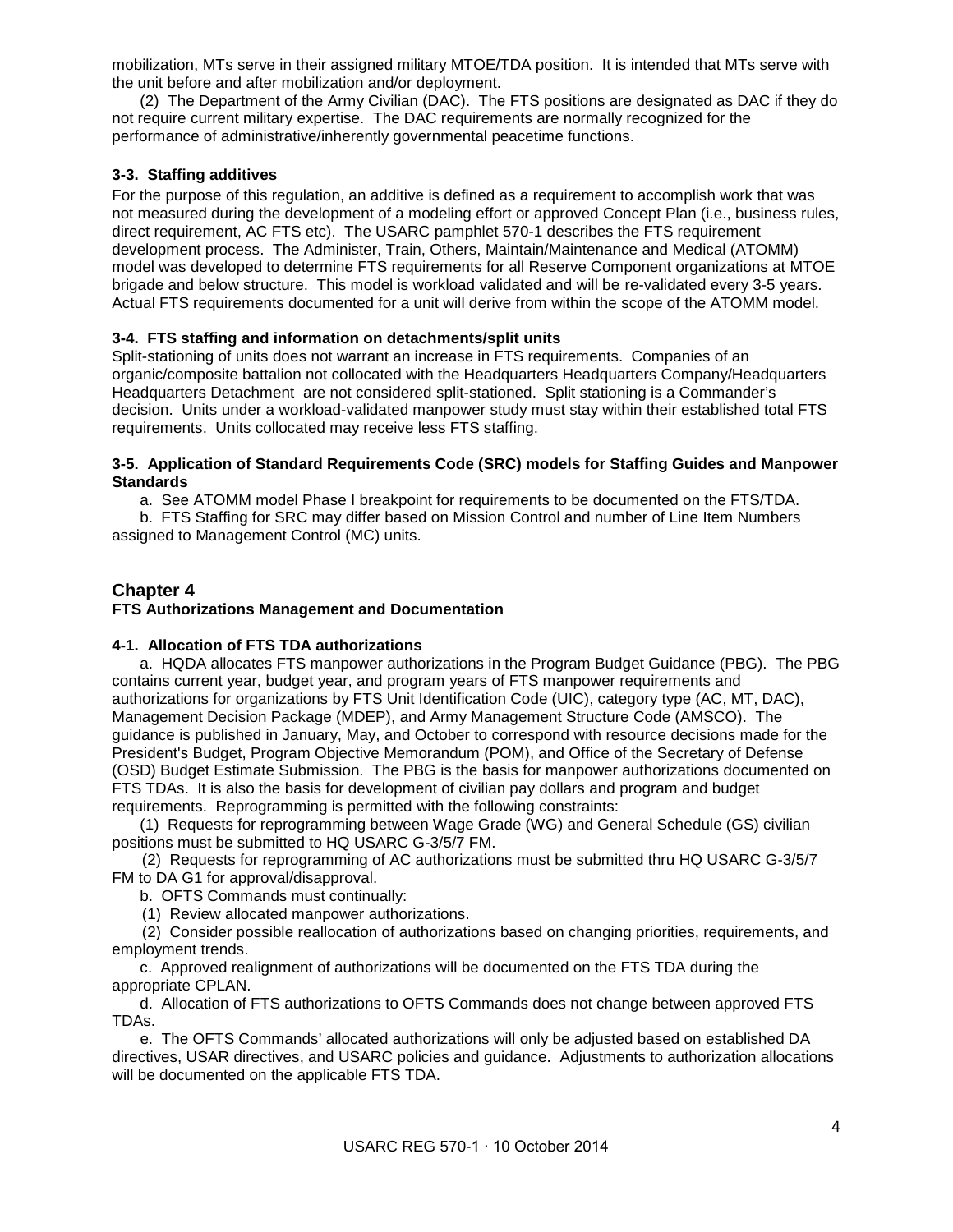#### **4-2. Realignment of allocated authorizations**

 a. The OFTS Commands may request realignment of FTS authorizations based on their assigned valid mission requirements. However, they must stay within their total allocation of manpower categories (AC, MT, DAC, and AGR). Realignment of authorizations to different FTS UICs, AMSCOs, MDEPs, or manpower categories could require concepts plans, and PBG reprogramming, which is subject to HQDA approval prior to FTS TDA documentation. The OFTS Commands must maintain AMSCO and MDEP integrity when submitting a request for realignment of authorizations. Request for realignment of authorizations will be submitted to USARC G-3/5/7 FM using DA Form 2028 no later than the submission deadline established by the CPLAN Guidance timeline. See appendix A, figure A-1 of this regulation for instructions on completing DA Form 2028.

 b. The OFTS Commands and USARC Staff may request the realignment of allocated authorizations from one valid requirement to another within the same manpower categories. AGR officer authorizations will only be realigned to valid officer requirements; AGR warrant officer authorizations will only be realigned to valid warrant officer requirements; and AGR enlisted authorizations will only be realigned to valid AGR enlisted requirements, USARC G-3/5/7 FM will not process requests for realignment of authorizations as personnel actions.

 c. Request for realignment of AGR officer or enlisted authorizations in the grades of O-6 or E-9 must be realigned to or from an O-6 or E-9 requirement and coordinated through the appropriate Army Reserve Proponent Advisor. Requests for realignment of authorizations in other grades can be realigned to requirements of different grades within the same category.

d. The OFTS Commands must ensure that when requesting realignment of authorizations:

(1) Vacant positions: Inbound personnel have not been identified to fill the vacant position.

 (2) Filled positions: Incumbents have met US Army Human Resources Command tour stabilization on the effective date of the FTS TDA that the change will be documented.

e. Invalid FTS requirements:

 (1) If an AGR requirement documented on the FTS TDA is no longer valid, the AGR authorization will be realigned without consideration of the incumbent's tour status. The USARC G-3/5/7 FM will notify OFTS Commands of the invalid requirement and give the opportunity to submit a request to realign the authorization to a valid AGR requirement prior to the closure of the CPLAN window. If the OFTS Command does not submit a request to realign the authorization prior to closure of the CPLAN window, the invalid requirement will be indicated with remark code "ZX" on the program year FTS TDA. If the OFTS Command fails to submit a request to realign the authorization during the next CPLAN year, USARC G-3/5/7 FM will realign the authorization within the OFTS Command to a valid requirement. If a valid requirement is not available, the authorization will be realigned as deemed necessary by USARC G-3/5/7 FM Director.

 (2) Civilian requirements documented on the FTS TDA that are no longer valid requires realignment of the authorization. The OFTS Command must submit a request to realign the authorization to a valid civilian requirement prior to the closure of the CPLAN window. If the OFTS Command fails to submit a request to realign the authorization during the next CPLAN year, USARC G-3/5/7 FM will realign the authorization within the OFTS Command to a valid requirement. If the OFTS does not have a valid requirement to realign the authorization to, USARC G-3/5/7 FM will realign the authorization as necessary.

f. FTS authorizations will not be realigned out of units that activated less than 24 months.

g. Request for realignment of authorizations for the following type requirements must have concurrence of the appropriate USARC Staff office during the staffing process:

(1) Judge Advocate

- (2) Chaplain
- (3) Medical Plans Officer
- (4) Safety Specialist
- (5) Inspector General
- (6) Engineer Customer Support
- (7) Public Affairs Officer/NCO
- (8) Internal Review Personnel
- (9) Equal Opportunity
- (10) Family Programs
- (11) Sexual Harassment and Rape Prevention
- (12) Suicide Prevention
- (13) Security
- (14) Army Substance Abuse Program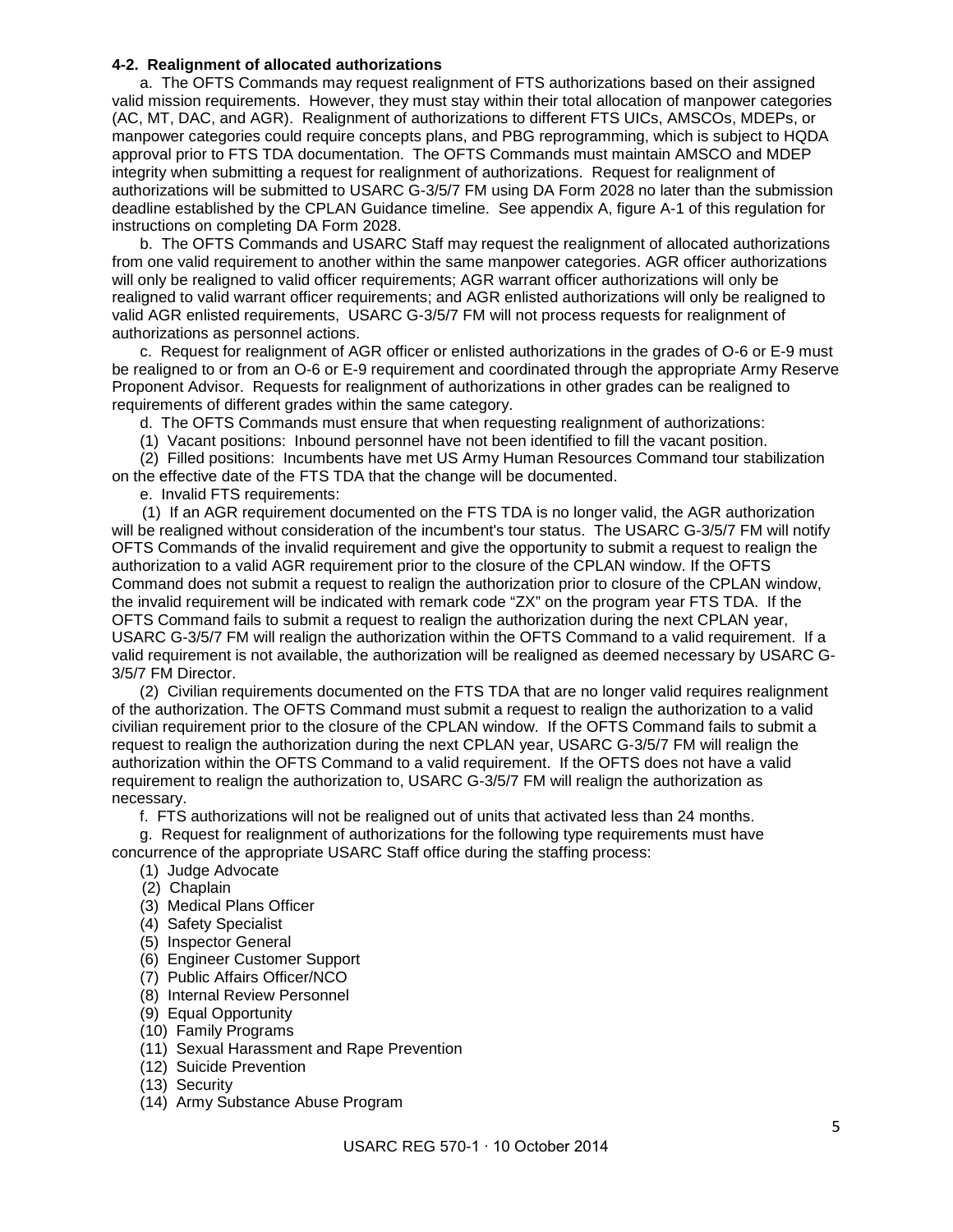#### **Chapter 5 FTS Management of Force Structure Changes**

#### **5-1. Activation**

The USARC G-3/5/7 FM will allocate AGR and civilian authorizations to newly activated units based on valid FTS requirements and availability of resources during the CPLAN year. Authorizations will only be allocated for activation at the parent unit level.

 a. Authorizations will not be allocated for activating units at the Derivative Unit Identification Code (DUIC) level. The OFTS Commands have the option of submitting a request to realign current allocated authorizations to units at the DUIC level.

 b. Authorizations will not be allocated for unit split-stationing. The OFTS Commands have the option of submitting a request to realign current allocated authorizations to split-stationed requirements.

#### **5-2. Inactivation**

 a. This USARC G-3/5/7 FM Director will withdraw all FTS manpower requirements and authorizations from inactivating commands or parent level units. These authorizations will be realigned to support other USARC FTS priorities.

 b. Authorizations documented on the FTS TDA for units programmed for inactivation will be withdrawn on the effective date of inactivation and publication of the permanent order. The AGR/AC/Civilian authorized positions will be coded ZX ("Authorization to be realigned next CPLAN update") in the Remark column of the budget year FTS TDA.

#### **5-3. Conversion/reorganization**

When a conversion/reorganization increases the FTS requirements within a command or unit, the need for additional requirements or authorizations will be considered for additional FTS during the CPLAN with all other FTS bills. If a Command or unit conversion/reorganization decreases the FTS requirements, excess FTS authorizations will be realigned to support other USARC FTS priorities.

#### **5-4. Transfer or relocation**

All existing FTS manpower requirements and authorizations will be transferred with the Command or Unit, provided there is no change in the strength or mission command responsibilities. This also applies if the Command or Unit is relocated across OFTS Command boundaries.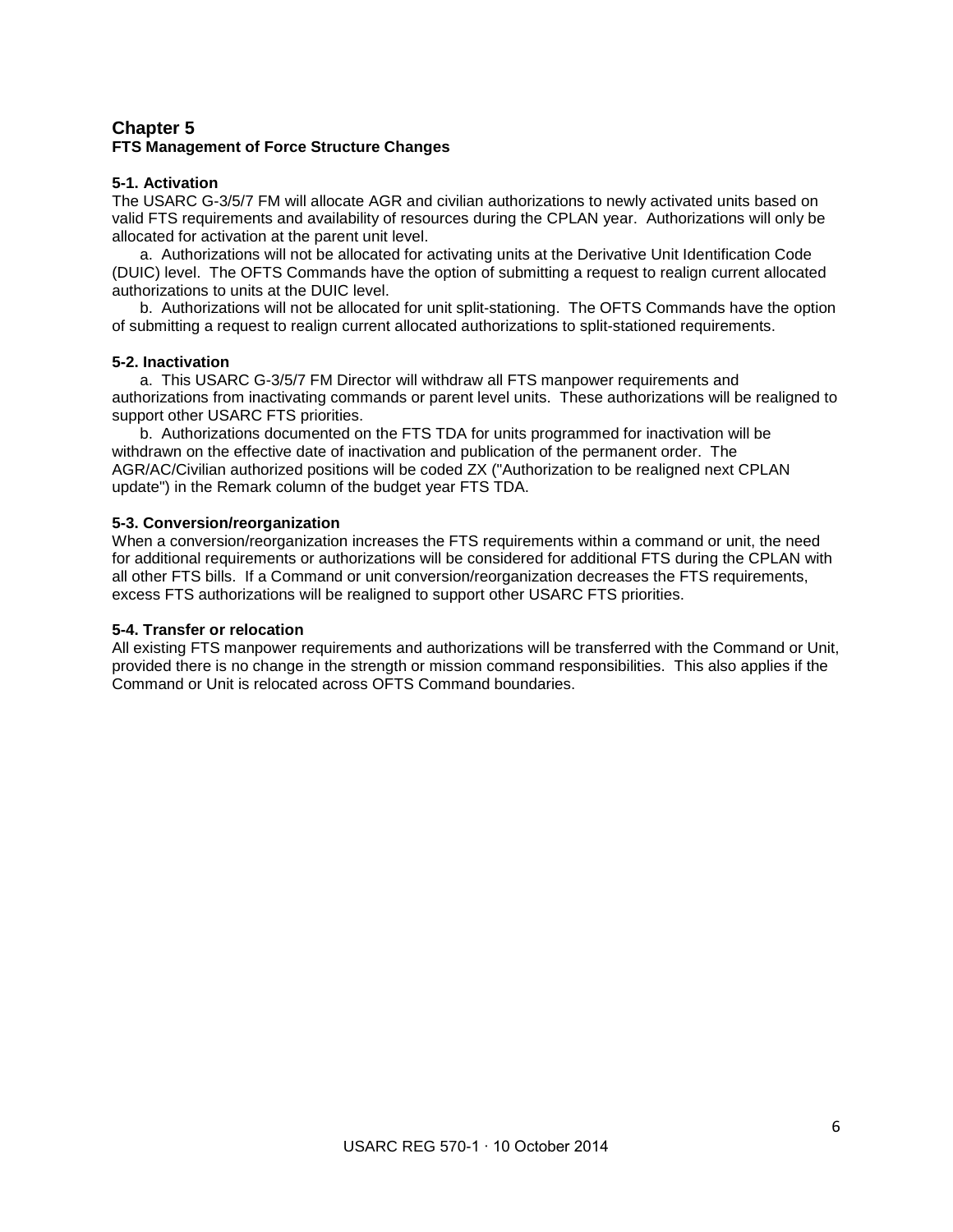#### **Appendix A**

#### **Instructions for completing DA Form 2028 as a request for FTS TDA change:**

The following guidance is provided to assist with the proper completion of DA Form 2028, request for FTS TDA change. The format prescribed in this regulation will be used. Items on the DA Form 2028 are to be arranged sequentially, from the lowest to the highest TDA paragraphs. The exception is realignment of authorizations, ensuring the "FROM" and "TO" actions regarding a specific authorization are in successive items on the DA Form 2028.

a. **DATE**: Date signed.

b. **TO**: CDR, USARC, ATTN: AFRC-OPF-D, 4710 Knox Street, Fort Bragg, NC 28310- 5010.

c. **FROM:** Originator.

d. **PUBLICATION/FORM NUMBER**: Latest approved FTS TDA and CCNUM.

e. **DATE**: Effective date of FTS TDA referenced in PUBLICATION/FORM NUMBER block.

f. **TITLE**: Command/Unit Title on the FTS TDA referenced in PUBLICATION/FORM NUMBER block.

g. **ITEM NO**: Numeric number in sequential order.

h. **PAGE NUMBER**: Leave blank.

i. **PARAGRAPH**: FTS TDA paragraph number of the position requested for change.

j. **LINE NO**: FTS TDA line number of the position requested for change.

k. **FIGURE NO**: TPU paragraph number of the position requested for change (if applicable).

l. **TABLE NO**: TPU line number of the position requested for change (if applicable).

m . **RECOMMENDED CHANGES AND REASON**: Each item number will have "AS READS" and "SHOULD READ" with the following information (see example figure A-1):

(1) The Unit UIC, Unit Name

 (2) AS READS: Will include as a minimum but not limited to, position Title, Grade, POSCO, REQ, AUTH, AMSCO

 (3) SHOULD READ: Will include, as a minimum but not limited to, Position Title, Grade, POSCO, REQ, AUTH, AMSCO

(4) JUSTIFICATION: Provide justification for the requested change . Attach a copy of the approved position description if changing Position Title, Grade, or POSCO.

n. **TYPED NAME, GRADE OR TITLE**: Individual submitting request for change (CDR, CXO, FM Analyst).

o. **TELEPHONE EXCHANGE/DSN/PLUS EXTENSION**: Of person in "NAME, GRADE OR TITLE" block.

p. **SIGNATURE**: Of person in "NAME, GRADE OR TITLE" block.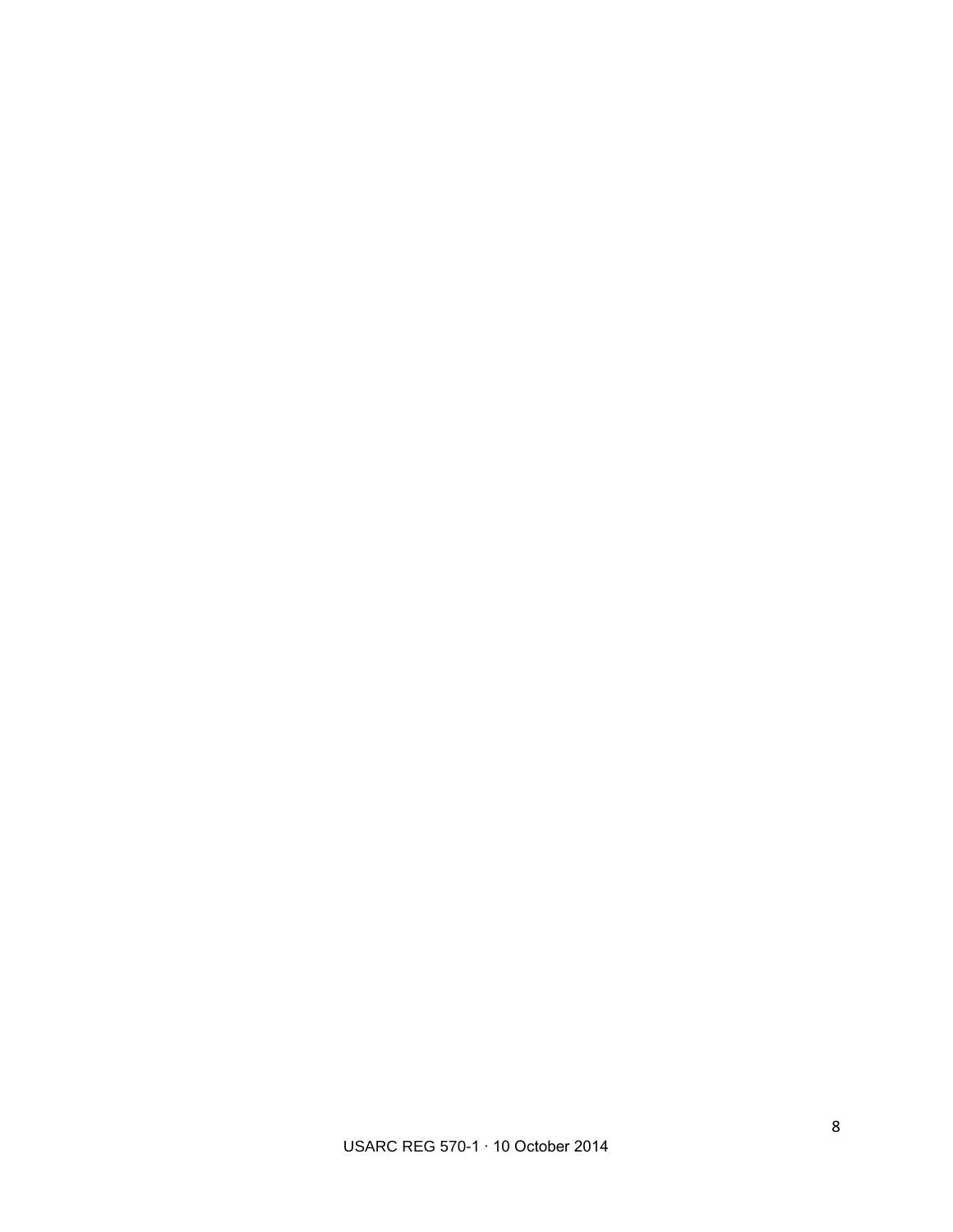|                                                                                | <b>RECOMMENDED CHANGES TO PUBLICATIONS AND</b>                                                                                                                                                              | For use of this form, see AR 25-30; the proponent agency is OAASA | <b>BLANK FORMS</b>                |                         |            |                                                                    | Use Part II (reverse) for Repair Parts and<br>Special Tool Lists (RPSTL) and Supply<br>Catalogs/Supply Manuals (SC/SM).                        |                                                                                                                                                      | DATE<br>Date Signed<br>(a)       |
|--------------------------------------------------------------------------------|-------------------------------------------------------------------------------------------------------------------------------------------------------------------------------------------------------------|-------------------------------------------------------------------|-----------------------------------|-------------------------|------------|--------------------------------------------------------------------|------------------------------------------------------------------------------------------------------------------------------------------------|------------------------------------------------------------------------------------------------------------------------------------------------------|----------------------------------|
|                                                                                | TO: (Forward to proponent of publication or form) (Include ZIP Code)<br>(b) THRU: Command Channels<br>TO: Cdr, USARC, G 3/5/7, FM<br><b>ATTN: AFRC-OPF-D</b><br>4710 Knox Street, Fort Bragg, NC 28310-5010 |                                                                   |                                   |                         |            |                                                                    | FROM: (Activity and location) (Include ZIP Code)<br>Commander, (OFTS)<br>(C)<br>(Office Symbol)<br>(Street Address)<br>(City, State, Zip Code) |                                                                                                                                                      |                                  |
|                                                                                |                                                                                                                                                                                                             |                                                                   |                                   |                         |            | PART I - ALL PUBLICATIONS (EXCEPT RPSTL AND SC/SM) AND BLANK FORMS |                                                                                                                                                |                                                                                                                                                      |                                  |
| PUBLICATION/FORM NUMBER<br>(d) Latest Approved FTSTDA UIC CCNUM                |                                                                                                                                                                                                             |                                                                   |                                   |                         |            | TITLE<br>DATE<br>(f)<br><b>DOC EDATE</b><br>FTS TDA Document Title |                                                                                                                                                |                                                                                                                                                      |                                  |
| <b>ITEM</b>                                                                    | PAGE                                                                                                                                                                                                        | PARA-                                                             | LINE                              | <b>FIGURE</b>           | TABLE      | RECOMMENDED CHANGES AND REASON                                     |                                                                                                                                                |                                                                                                                                                      |                                  |
|                                                                                | NO.                                                                                                                                                                                                         | <b>GRAPH</b>                                                      | NO.*                              | NO.                     | NO.        |                                                                    |                                                                                                                                                | (Provide exact wording of recommended changes, if possible).                                                                                         |                                  |
| (g)<br>1.                                                                      | (h)<br>(Leave<br>Blank)                                                                                                                                                                                     | (i)<br>FTS<br>TDA<br>PARNO                                        | (j)<br>FTS<br>TDA<br><b>PERLN</b> | (k)<br>TPU<br>PARA LINE | (1)<br>TPU | (m)                                                                |                                                                                                                                                | UIC: WXXXAA UNIT NAME: 111th Mess Kit Co                                                                                                             |                                  |
|                                                                                |                                                                                                                                                                                                             | 201A                                                              | 04                                | 107                     | 03         | As Reads:<br><b>PSNTL</b><br>Supply SGT                            |                                                                                                                                                | GR POSCO/DMOS AMSCO<br>E6 92Y3O<br>113R1000                                                                                                          | REQ AUTH<br>1                    |
|                                                                                |                                                                                                                                                                                                             |                                                                   |                                   |                         |            | Should Read:<br>Supply SGT<br>UIC: WZZZAA                          |                                                                                                                                                | E6 92Y3O<br>$\bf{0}$<br>1<br>UNIT NAME: 103rd Supply Co.                                                                                             |                                  |
| 2.                                                                             |                                                                                                                                                                                                             | 216B                                                              | 03                                | 103                     | 06         | As Reads:<br><b>PSNTL</b><br>Motor SGT                             |                                                                                                                                                | GR POSCO/DMOS AMSCO<br>E7 91X40<br>113R1000                                                                                                          | REQ AUTH<br>1<br>$\Omega$        |
|                                                                                |                                                                                                                                                                                                             |                                                                   |                                   |                         |            | Should Read:<br><b>PSNTL</b><br>Motor SGT                          |                                                                                                                                                | GR POSCO/DMOS REQ AUTH<br>E7 91X4O<br>1<br>1                                                                                                         |                                  |
|                                                                                |                                                                                                                                                                                                             |                                                                   |                                   |                         |            |                                                                    |                                                                                                                                                | Remarks: Realign authorization from WXXXAA, PARNO/PERLN<br>201A/04 to WZZZAA, PARNO/PERLN 216B/03                                                    |                                  |
|                                                                                |                                                                                                                                                                                                             |                                                                   |                                   |                         |            |                                                                    |                                                                                                                                                | JUSTIFICATION: Provide justification for the requested action.                                                                                       |                                  |
|                                                                                |                                                                                                                                                                                                             |                                                                   |                                   |                         |            |                                                                    |                                                                                                                                                | NOTE: When realigning an AGR authorization from one position to<br>another, the following statement is required:                                     |                                  |
|                                                                                |                                                                                                                                                                                                             |                                                                   |                                   |                         |            |                                                                    |                                                                                                                                                | " The position the authorization is being realigned from is vacant and a<br>replacement has not been identified."                                    |                                  |
|                                                                                |                                                                                                                                                                                                             |                                                                   |                                   |                         |            | or                                                                 |                                                                                                                                                |                                                                                                                                                      |                                  |
|                                                                                |                                                                                                                                                                                                             |                                                                   |                                   |                         |            | change."                                                           |                                                                                                                                                | " The position the authorization is being realigned from is filled, and<br>incumbent will have met tour stabilization by effective date of requested |                                  |
|                                                                                |                                                                                                                                                                                                             |                                                                   |                                   |                         |            |                                                                    |                                                                                                                                                |                                                                                                                                                      |                                  |
| TYPED NAME, GRADE OR TITLE                                                     |                                                                                                                                                                                                             |                                                                   |                                   |                         |            | TELEPHONE EXCHANGE/AUTOVON,<br><b>PLUS EXTENSION</b>               |                                                                                                                                                | SIGNATURE                                                                                                                                            |                                  |
| (n)<br>MSC Management Analyst,<br>MSC Chief Executive Officer, or<br>Commander |                                                                                                                                                                                                             |                                                                   |                                   |                         | (0)        | Current Phone Number                                               |                                                                                                                                                | (p)                                                                                                                                                  | Management Analyst/CXO Signature |

DA FORM 2028, FEB 1974 Figure A-1. DA Form 2028 (Recommended Changes to the Publication and Blank Forms)

**.**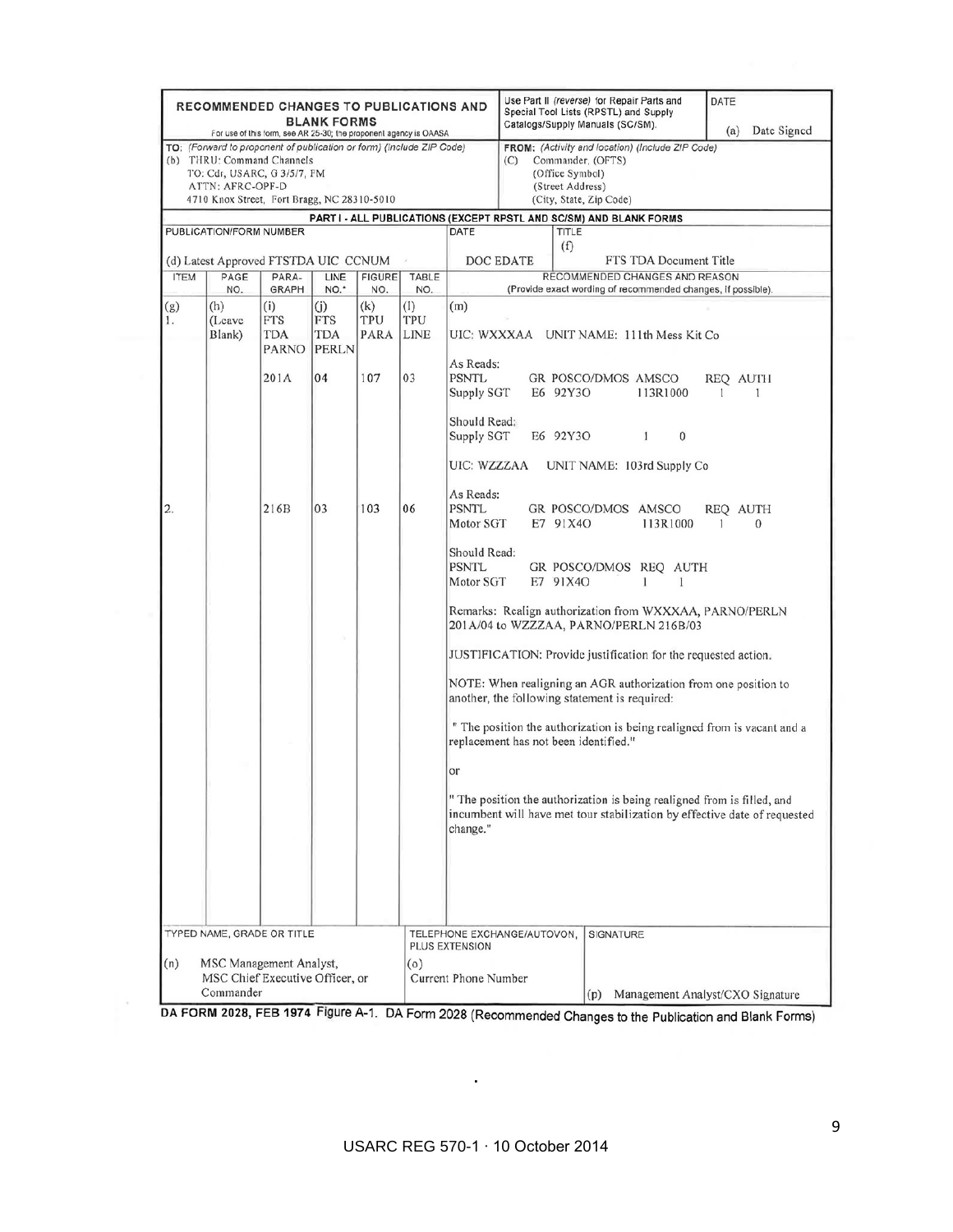#### **Appendix B**

#### **References**

**Section I Required Publications**

DOD Directive 1205.18 Full Time Support for the Reserve Components AR 570-4 Manpower Management AR 135-18 The Active Guard Reserve (AGR) Program AR 135-2 Full-Time Support Program AR 71-32 Force Developmental and Documentation Consolidated Policies DA PAM 611-21 Military Occupational Classification and Structure

#### **Section II Related Publications**

AR 71-11 Total Army Analysis (TAA) AR 140-1 Mission, Organization, and Training of the Army Reserve AR 140-10 Assignments, Attachments, Details, and Transfers of Army Reserve AR 140-30 Active Duty in Support of the U.S. Army Reserve (USAR) and Active Guard/Reserve (AGR) Management Program AR 140-315 Employment and Utilization of U.S. Army Reserve Military Technicians AR 614-100 Assignments, Details and Transfers of Officers AR 614-200 Assignments, Details and Transfers of Enlisted Personnel

#### **Section III Prescribed Forms**

DA Form 2028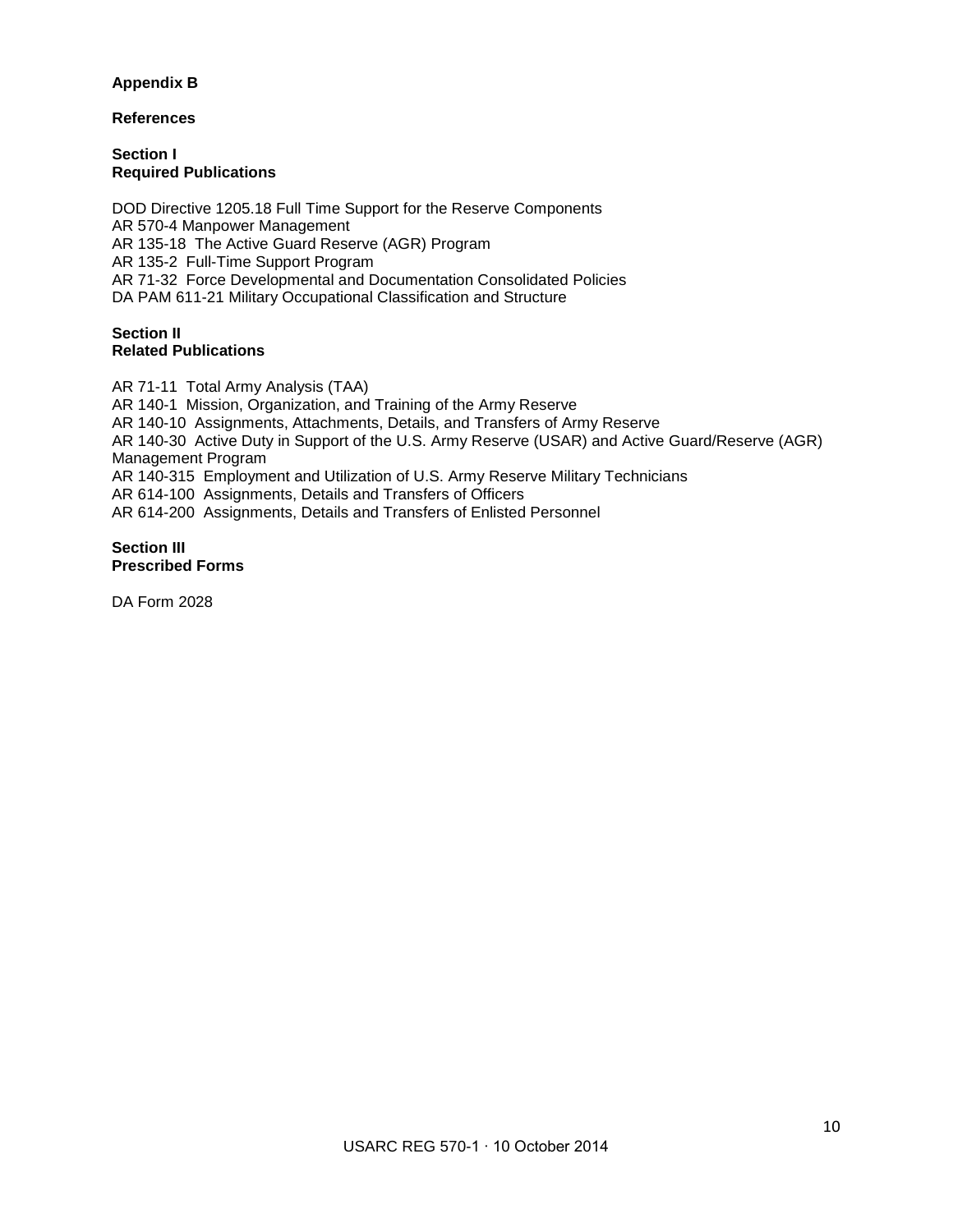| Glossary       |                                                             |
|----------------|-------------------------------------------------------------|
| AC             | <b>Active Component</b>                                     |
| <b>AGR</b>     | <b>Active Guard Reserve</b>                                 |
| <b>AMSCO</b>   | Army Management Structure Code                              |
| <b>ATOMM</b>   | Administer, Train, Others, Maintain/Maintenance and Medical |
| <b>CONUS</b>   | <b>Continental United States</b>                            |
| <b>CPAC</b>    | Civilian Personnel Advisory Center                          |
| <b>CME</b>     | <b>Contract Manpower Equivalent</b>                         |
| DA.            | Department of the Army                                      |
| <b>DAC</b>     | Department of Army Civilian                                 |
| <b>DRC</b>     | <b>Direct Reporting Command</b>                             |
| <b>DUIC</b>    | Derivative Unit Identification Code                         |
| <b>EDATE</b>   | <b>Effective Date</b>                                       |
| E&U            | <b>Evaluation and Utilization</b>                           |
| FM             | Force Management                                            |
| FMS WEB        | Force Management System Web                                 |
| <b>FTS</b>     | <b>Full-Time Support</b>                                    |
| FTS TDA        | Full Time Support Table of Distribution and Allowances      |
| GS             | <b>General Schedule</b>                                     |
| <b>HQDA</b>    | Headquarters, Department of the Army                        |
| HHC/HHD        | Detachment                                                  |
| <b>MACOM</b>   | Major Command                                               |
| <b>MC</b>      | <b>Management Control</b>                                   |
| MDEP           | Management Decision Package                                 |
| <b>MOBTDA</b>  | Mobilization Table of Distribution and Allownaces           |
| <b>MOS</b>     | <b>Military Occupational Specialty</b>                      |
| МT             | Military Technician                                         |
| MTOE.          | Modification Table of Organization and Equipment            |
| <b>NAF</b>     | Non-Appropriated Fund                                       |
| <b>OCONUS</b>  | <b>Outside the Continental United States</b>                |
| <b>OFTS</b>    | Operational, Functional, Training, and Supporting Command   |
| <b>OPATL</b>   | Operations, Personnel, Administration, Training, Logistics  |
| <b>OSD</b>     | Office of the Secretary of Defense                          |
| <b>PATL</b>    | Personnel, Administration, Training, Logistics              |
| <b>PBG</b>     | Program Budget Guidance                                     |
| <b>POM</b>     | Program Objective Memorandum                                |
| <b>POSCO</b>   | <b>Position Occupation Code</b>                             |
| <b>RC</b>      | <b>Reserve Component</b>                                    |
| <b>RSC</b>     | <b>Regional Support Command</b>                             |
| <b>SRC</b>     | <b>Standard Requirement Code</b>                            |
| <b>TAADS</b>   | The Army Authorization Documents System                     |
| <b>TDA</b>     | Table of Distribution and Allowances                        |
| TPU            | Troop Program Unit                                          |
| <b>UIC</b>     | Unit Identification Code                                    |
| <b>USAFMSA</b> | US Army Force Management Support Agency                     |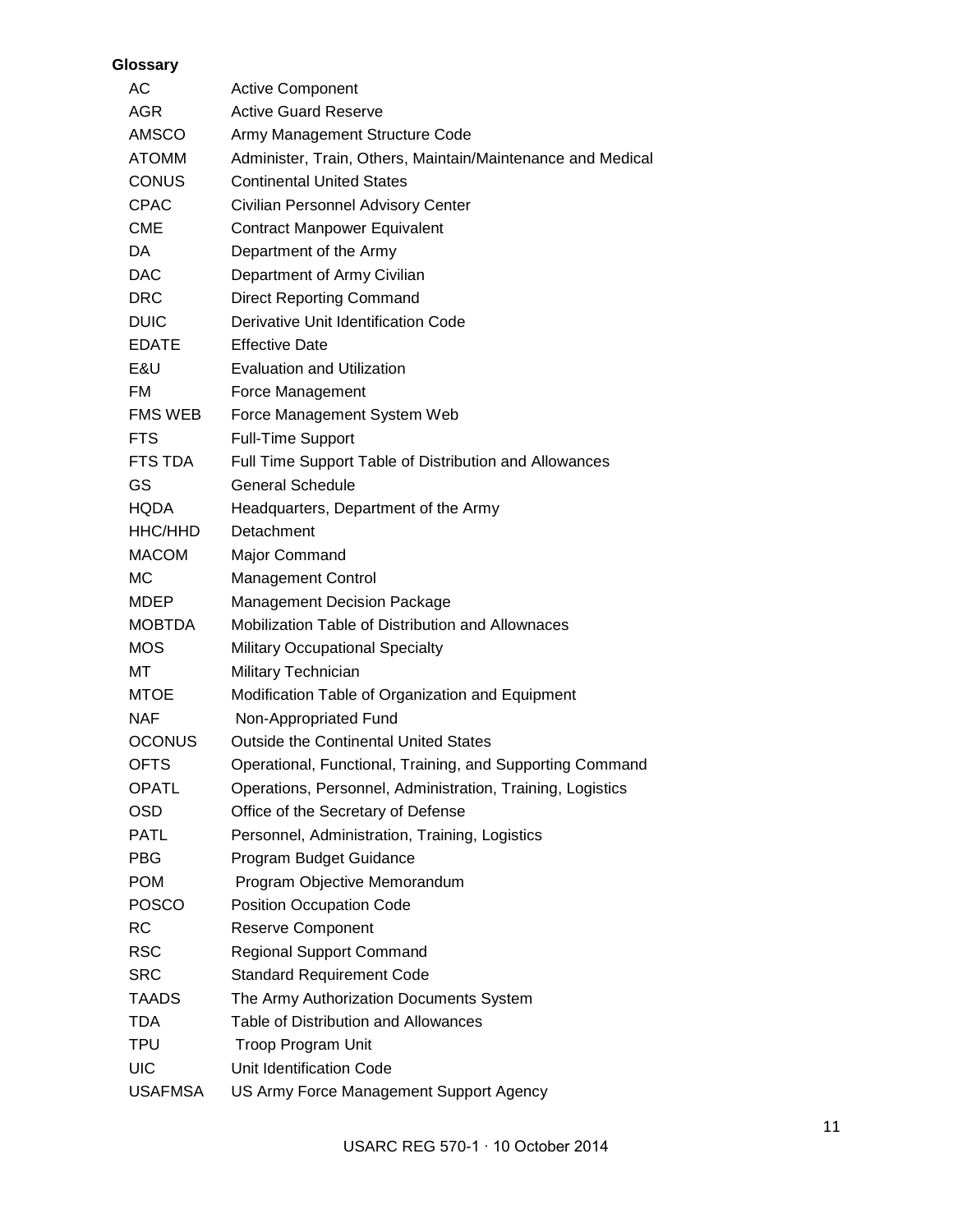| <b>USAMAA</b> | US Army Manpower Analysis Agency |
|---------------|----------------------------------|
| <b>USAR</b>   | U.S. Army Reserve                |
| <b>USARC</b>  | U.S. Army Reserve Command        |
| WG            | Wage Grade                       |

#### **Section IV Terms**

#### **Active Guard and Reserve (AGR)**

Members of a Reserve component on active duty under 10 U.S.C. 12301, 14 U.S.C. or full-time National Guard duty under 32 U.S.C. 502 for a period of 180 consecutive days or more to perform duties as described in 12310 and 10211 of 10 U.S.C.

#### **Active Component (AC) FTS Personnel**

Active Duty (AC) members paid from AC military personnel appropriations assigned or attached to Reserve component organizations or units by their respective service to provide advice, liaison, management, administrations, training and support as a category of FTS.

#### **Allocated manpower**

The bulk Active Army military and civilian manpower spaces by identity and category contained in the HQDA PBG to MACOMs and separate agencies. The term may also be used to describe the spaces suballocated by MACOMs and sub-MACOMs to subordinate echelons.

#### **Authorized manpower**

The portion of required manpower that:

 a. Provides a unit the authority to requisition or maintain FTS personnel (i.e. Military, Civilians, and Contract Military Equivalent).

- b. Can be supported by allocated manpower.
- c. Is reflected in the authorized columns of current or projected authorization documents.

#### **Category**

The designation of positions as military or civilian. Each category is further divided into identities.

#### **Federal Civilian Employees**

Personnel hired under 5 U.S.C. 3101 to provide administration, training, maintenance, and recruiting support to the Reserve components.

#### **Full-Time Support (FTS)**

Members of the Reserve components, AC assigned to Reserve components and Civilian personnel, assigned to organize; administer; instruct; recruit and train; maintain supplies, equipment, and aircraft; and perform other functions required on a daily basis in the execution of operational missions and readiness preparation.

#### **Manpower management**

Planning, programming, budgeting, allocating manpower, and the development and evaluation of organizational structures. This includes determination of requirements and review of manpower use. The term refers to both the functions discharged collectively by manpower and resource management staffs and by commanders.

#### **Manpower models**

Mathematical equations which describe the relationship between independent variables, workload values, and manpower or man-hours.

#### **Manpower requirements**